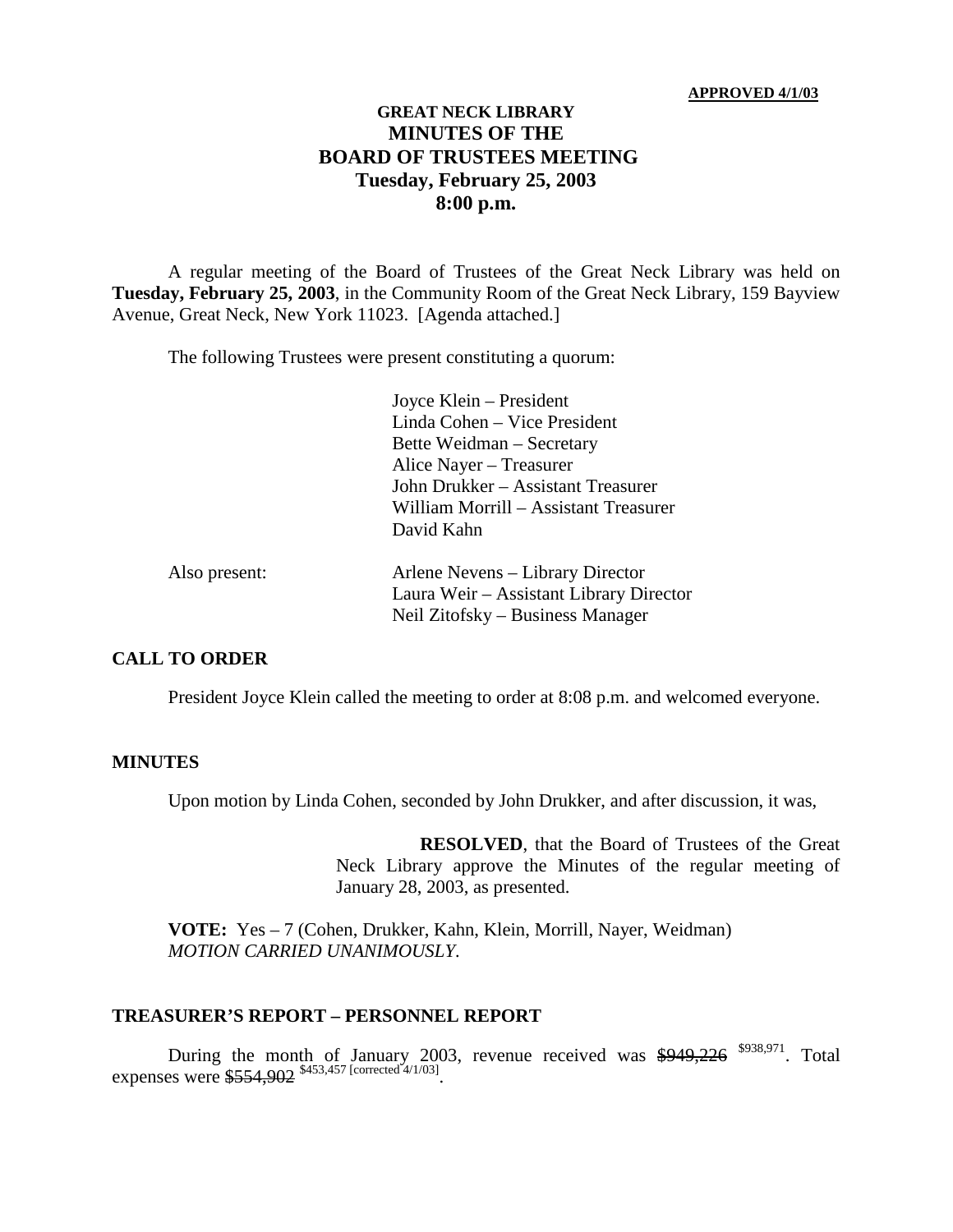At the close of business, January 31, 2003, total operating fund holdings were \$1,384,877, which were on deposit at HSBC and The Bank of New York, and in Petty Cash funds at Main and the Branches. This compares to a January 2002 balance of \$1,538,986.

Additionally, the unadjusted balance of the Main Building and Special Services fund was \$1,513,004; the Automated Library fund was \$130,853; the Restricted Gift fund was \$45,291; the Branch and Special Services fund was \$129,480. These funds totaled \$1,818,628 on January 31, 2003. The January 2002 total was \$1,780,937.

Upon motion by Alice Nayer, seconded by William Morrill, and after discussion, it was,

**RESOLVED,** that the Board of Trustees of the Great Neck Library accept the February 25, 2003, Treasurer's Report with the Personnel Changes of January 24, 2003 through February 21, 2003.

VOTE**:** Yes – 7 (Cohen, Drukker, Kahn, Klein, Morrill, Nayer, Weidman) *MOTION CARRIED UNANIMOUSLY.*

Upon motion by Alice Nayer, seconded by Bette Weidman and after discussion, it was,

**RESOLVED,** that the Board of Trustees of the Great Neck Library authorize the Treasurer to pay the persons named in the Check Register dated January 24, 2003 through February 20, 2003, Paid-Checks numbered 26400 through 26512, and To-Be-Paid Checks numbered 26513 through 26613, the sums set against their respective names, amounting in the aggregate to \$277,840.54

Public Comment: Ralene Adler, Marietta DiCamillo, Emanuel Kline

VOTE**:** Yes – 7 (Cohen, Drukker, Kahn, Klein, Morrill, Nayer, Weidman) *MOTION CARRIED UNANIMOUSLY.*

Business Manager Zitofsky informed the Board of two concerns that were brought up at the last Finance Committee Meeting. Firstly, a revised estimate for pension costs for November 2003 was received and the cost had quadrupled from \$97,000 to \$420,000. This was due to the disappearance of New York State surpluses because of the economic situation. This assessment will affect all local municipalities, including State. The Library has some reserve funds that could be tapped into this year.

Secondly, a draft audit of the Great Neck Library was received showing a surplus of \$40,646 for the year ending December 2002. Mr. Graber will be present for the March 25, 2003 Board of Trustees Meeting.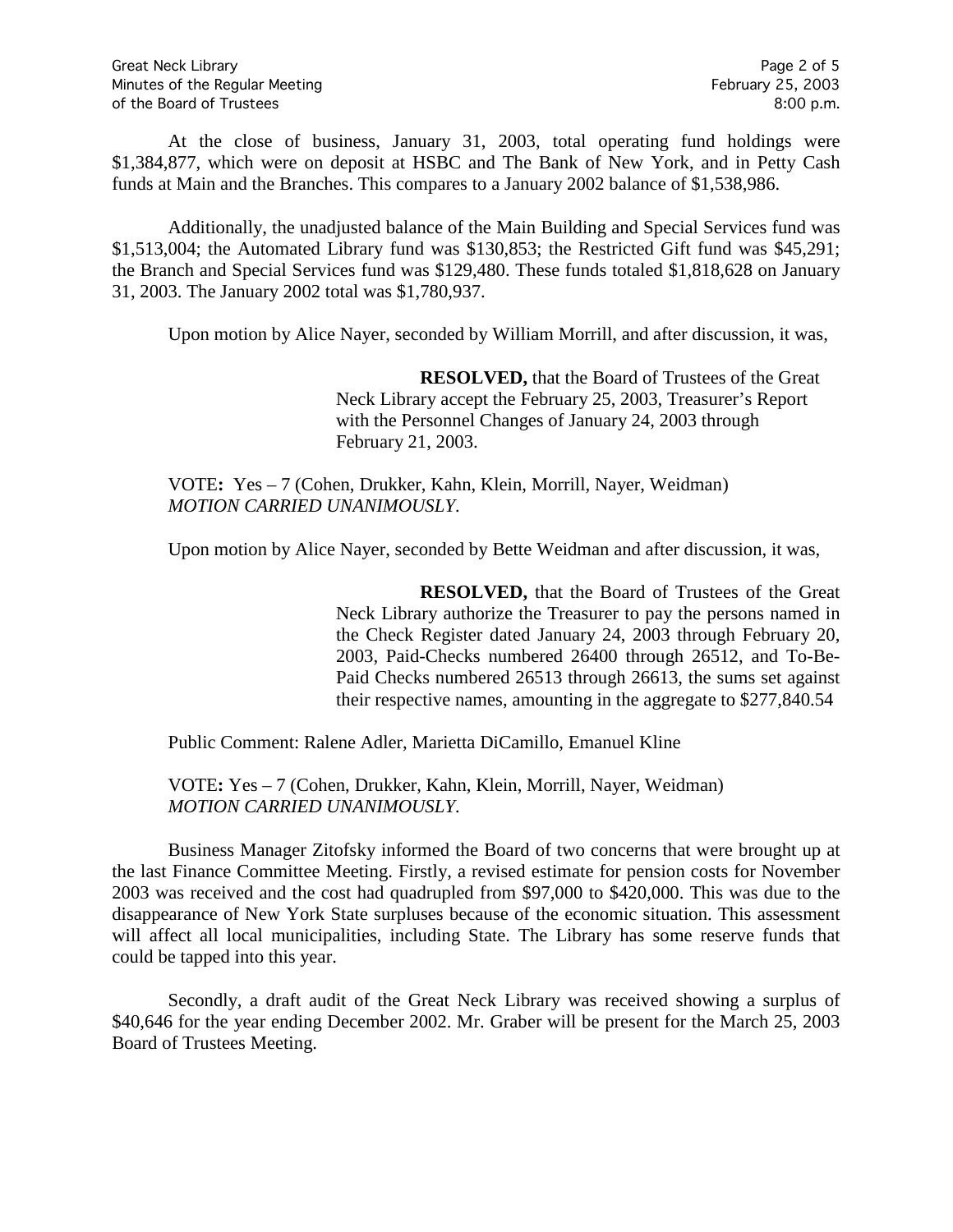# **REPORT**

#### **Director's Report** (attached to Minutes)

In addition, Director Nevens expressed her thanks to Maintenance staff members George Malcolm and Jose Rodriguez for the outstanding job they did in connection with the snowstorm to get the Library ready for opening on Tuesday at noon. Bids were received on the old Library van.

Main Building Renovation/Expansion Project – Three firms submitted bids for traffic study. Eschbacher Engineering, who came highly recommended, was the firm chosen and an agreement will be drawn up for \$4,200. An agreement will also be made with Emteque, asbestos surveying company, for \$985 to do asbestos surveying outside the building – roofing, windows, etc. With the Financial team in place, a meeting will be shortly scheduled to work on the document to be submitted to the Great Neck School for conducting a special election.

NLS – The Nassau Library System, a State funded organization, has reviewed all its services and made cutbacks to make ends meet, after many years of fiscal mismanagement. As a result of anticipating further budget cuts, NLS is alerting Library Boards that their libraries may be asked to give back all or a portion of their State Aid to NLS. Great Neck received \$12,827 in State Aid last year, which is two-tenth percent of the Library's budget. NLS will be scheduling a meeting for all the library trustees. Director Nevens urged the Great Neck Library Board of Trustees to write to Governor Pataki, Senator Balboni and Assemblyman DiNapoli urging them to support libraries.

Public Comment: Marianna Wohlgemuth, Emanuel Kline, Varda Solomon, Ralene Adler, Marietta DiCamillo

### **NEW BUSINESS**

### **American Library Association Conference**

Upon motion by Bette Weidman, seconded by Alice Nayer, and after discussion it was,

**RESOLVED,** that the Board of Trustees of the Great Neck Library authorize the attendance of three members of the professional staff at the American Library Association Conference to be held in Toronto, Canada, from June 20 - 25, 2003, at a cost not to exceed \$5,040 to be charged to the Travel/Conference line of the operating budget.

Public Comment: Ralene Adler, Varda Solomon, Marietta DiCamillo

VOTE**:** Yes – 7 (Cohen, Drukker, Kahn, Klein, Morrill, Nayer, Weidman) *MOTION CARRIED UNANIMOUSLY.*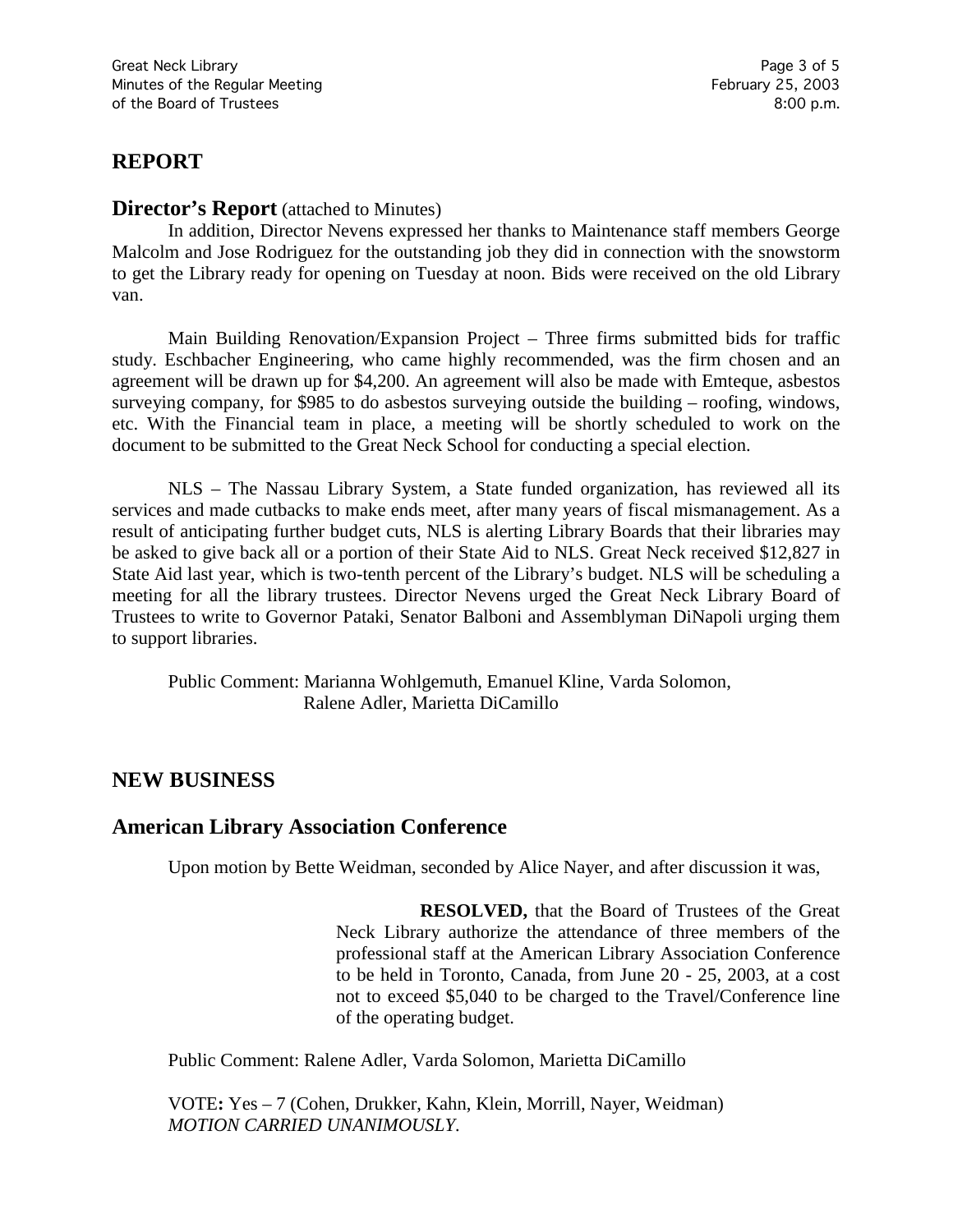## **Innovative Users Group Conference**

Upon motion by Linda Cohen, seconded by Bette Weidman, and after discussion it was,

**RESOLVED,** that the Board of Trustees of the Great Neck Library authorize the attendance of two members of the professional staff at the Innovative Users Group Conference to be held in San Jose, California, from April 26 – 28, 2003, at a cost not to exceed \$3,068 to be charged to the Travel/Conference line of the operating budget.

Public Comment: Marianna Wohlgemuth

VOTE**:** Yes – 7 (Cohen, Drukker, Kahn, Klein, Morrill, Nayer, Weidman) *MOTION CARRIED UNANIMOUSLY.*

# **Long Island Library Conference**

Upon motion by David Kahn, seconded by Alice Nayer, and after discussion it was,

**RESOLVED,** that the Board of Trustees of the Great Neck Library authorize the attendance of up to 10 members of staff at the Long Island Library Conference [May 7, 2003], at a maximum reimbursement of \$50 per attendee, with funds to come from the Conference and Meeting budget line.

VOTE**:** Yes – 7 (Cohen, Drukker, Kahn, Klein, Morrill, Nayer, Weidman) *MOTION CARRIED UNANIMOUSLY.*

### **Policy Manual Changes – Table of Organization**

Upon motion by John Drukker, seconded by Bette Weidman, and after discussion it was,

**RESOLVED,** by the Board of Trustees of the Great Neck Library authorize changes to Section 300-40 of the Board Policy Manual – Organization Table so that the Audio-Visual Department and the Branches be under the supervision of the Assistant Director.

VOTE**:** Yes – 7 (Cohen, Drukker, Kahn, Klein, Morrill, Nayer, Weidman) *MOTION CARRIED UNANIMOUSLY.*